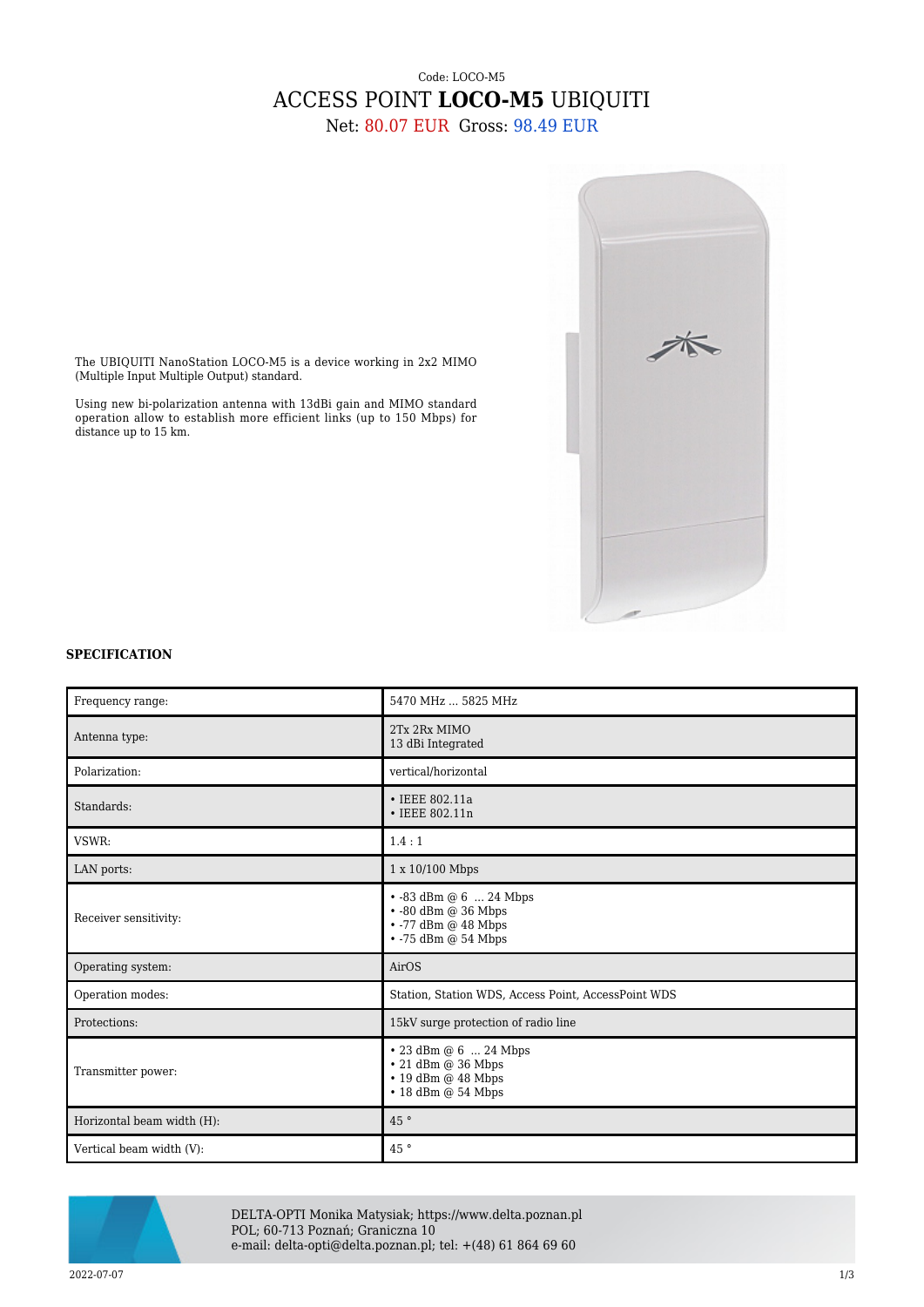| Memory:                        | 32 MB SDRAM, 8 MB FLASH   |
|--------------------------------|---------------------------|
| Processor:                     | Atheros MIPS 24KC, 400MHz |
| Power supply PoE:              | ✓                         |
| Power supply:                  | 24 V / 0.5 A              |
| Operation temp:                | $-30 °C  80 °C$           |
| Permissible relative humidity: | / 5 %  95 %               |
| Weight:                        | $0.190$ kg                |
| Dimensions:                    | 179 x 80 x 60 mm          |
| Manufacturer / Brand:          | <b>UBIQUITI</b>           |
| Guarantee:                     | 2 years                   |

## **PRESENTATION**

Mounting side view:



Bottom view (after remove the cover):



Amplitude - frequency response:



DELTA-OPTI Monika Matysiak; https://www.delta.poznan.pl POL; 60-713 Poznań; Graniczna 10 e-mail: delta-opti@delta.poznan.pl; tel: +(48) 61 864 69 60

2022-07-07 2/3